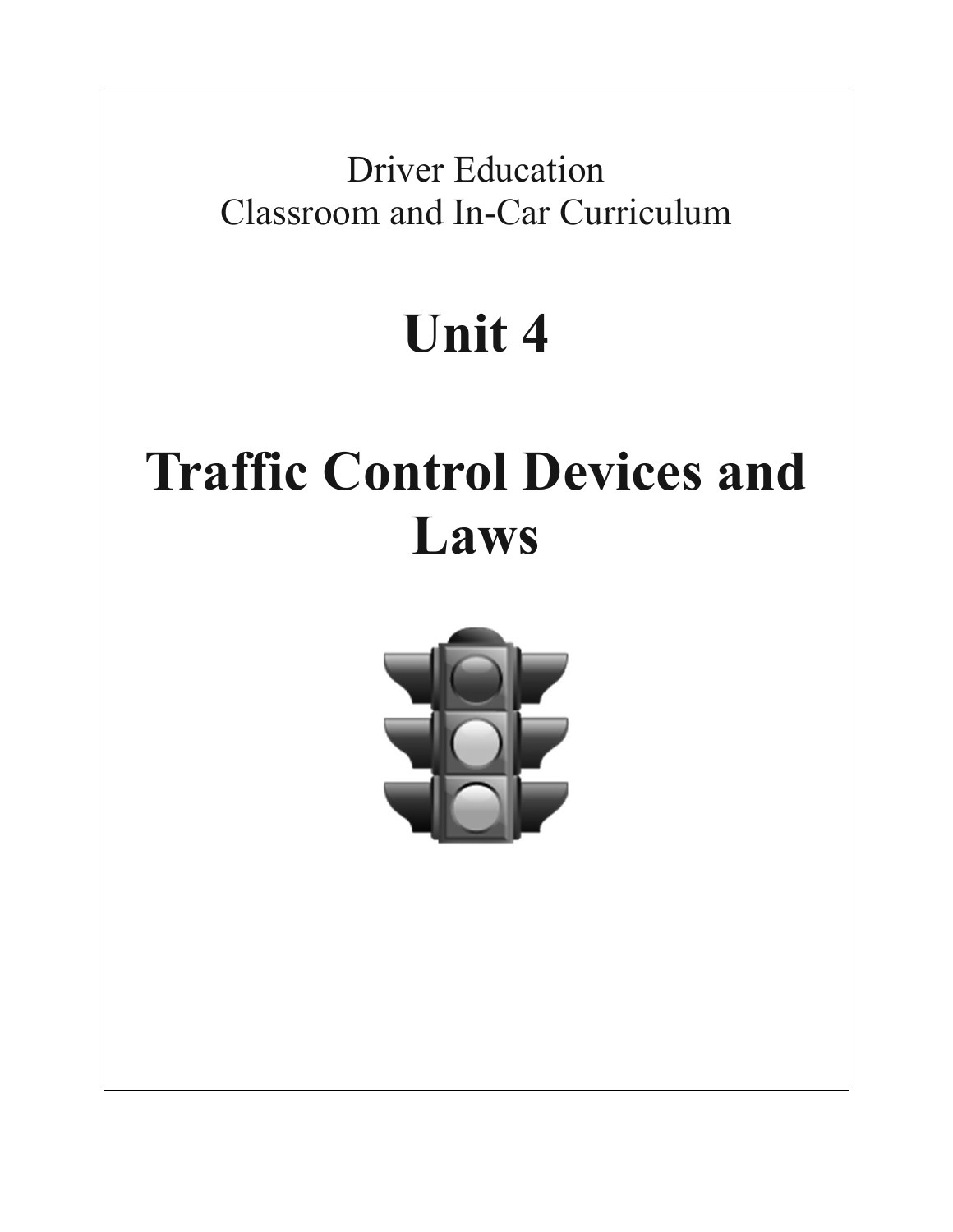#### **Video 4.1 Review: Signs, Signals and Pavement Markings ANSWER KEY**

- 1. What must you do before turning left at an intersection with a green light? *Answer: Yield to any oncoming traffic*
- 2. What do flashing yellow lights mean? *Answer: Can go through the intersection but need to look out for cars on the cross street*
- 3. At a four-way stop intersection which vehicle should be given the right-of-way? *Answer: The first car to stop is the first car to go*
- 4. What is the meaning of a yield sign? *Answer: The driver is required to yield to vehicles on the street s/he is approaching, but if no one is coming s/he can continue without making a full stop*
- 5. What color and shape are warning signs? Answer: Yellow with black lettering and diamond shaped
- 6. What do white lines mean? *Answer: Separate lanes going in the same direction*
- 7. Can you cross double solid yellow lines? *Answer: No, except to make a left turn off or onto the road with the double solid yellow lines*
- 8. What should you do when emergency vehicles are approaching? *Answer: Give right of way or yield to emergency vehicles and pull as far off the road as possible to the right*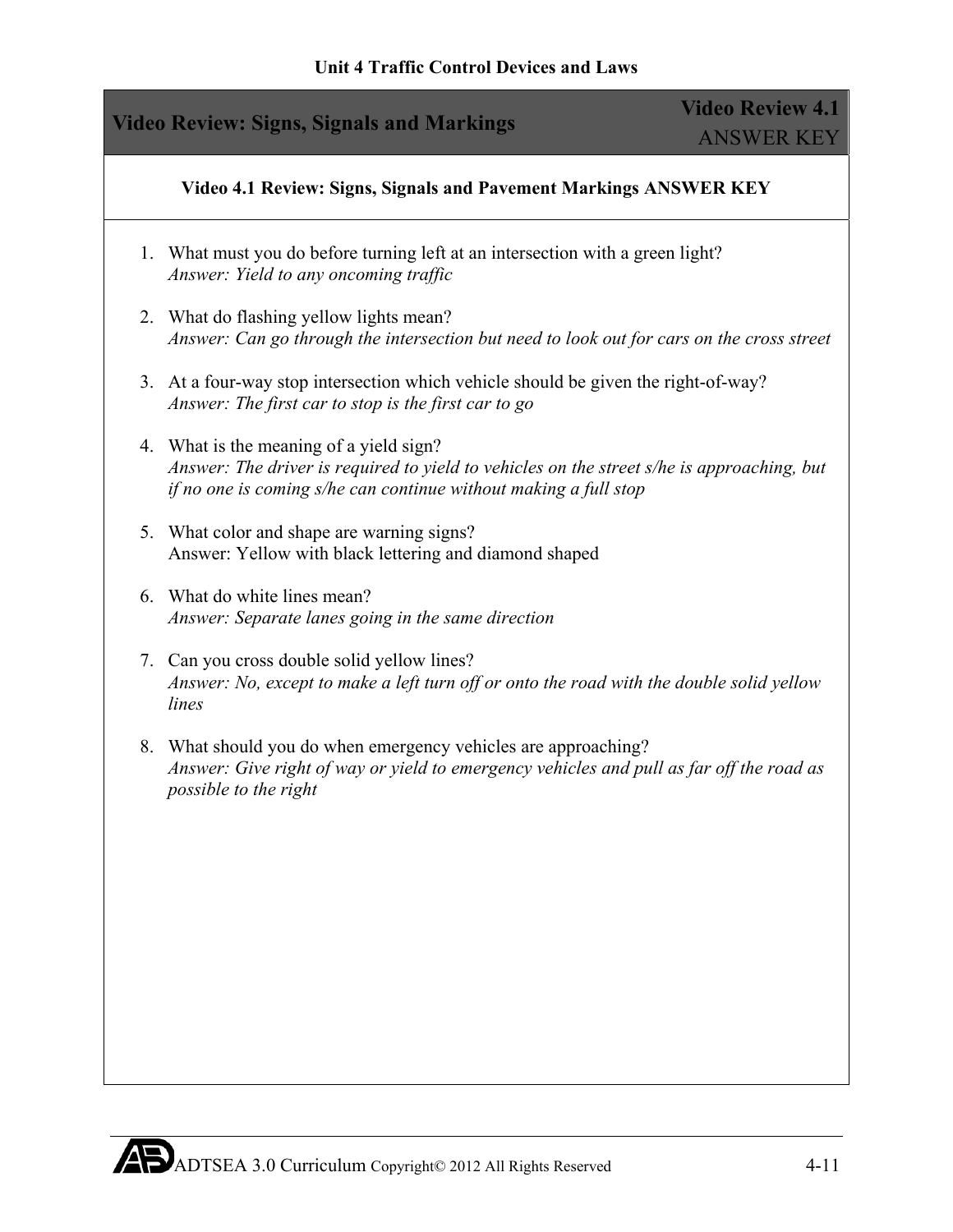## **Unit 4 Traffic Control Devices and Laws**

| <b>Unit 4 Words to Know Matchup</b><br><b>Worksheet 4.6</b>                                                                                           |                                                                                                                                   |    |                               |  |  |
|-------------------------------------------------------------------------------------------------------------------------------------------------------|-----------------------------------------------------------------------------------------------------------------------------------|----|-------------------------------|--|--|
| <b>ANSWER KEY</b>                                                                                                                                     |                                                                                                                                   |    |                               |  |  |
| Directions: Match the clues on the left with the words in the list on the right. Place the<br>matching letter in the blank to the left of the number. |                                                                                                                                   |    |                               |  |  |
| $K = 1$ .                                                                                                                                             | Signs that tell a driver of a possible danger a short<br>distance ahead and allows the driver time to safely<br>minimize risk.    |    | A. Construction zone<br>signs |  |  |
| M<br>2.                                                                                                                                               | Pavement markings that separate traffic moving in<br>opposite directions.                                                         |    | B. Flashing red signal        |  |  |
| D<br>3.                                                                                                                                               | Signs that help drivers get to their destination by<br>identifying routes well in advance.                                        |    | C. Flashing yellow signal     |  |  |
| $\bf{l}$<br>4.                                                                                                                                        | Lanes that change the direction of travel.                                                                                        | D. | Guide signs                   |  |  |
| F 5.                                                                                                                                                  | Lines, arrows or words painted yellow or white on<br>the roadway to give a driver directions or warnings.                         |    | E. Incident signs             |  |  |
| G<br>6.                                                                                                                                               | Signs that tell the driver about specific laws that a<br>driver must obey.                                                        |    | F. Pavement markings          |  |  |
| B<br>7.                                                                                                                                               | Indicates traffic must stop before entering the<br>intersection and yield to other vehicles and<br>pedestrians before proceeding. |    | G. Regulatory signs           |  |  |
| Ε<br>8.                                                                                                                                               | Signs that are temporary and let you know when<br>you should be prepared to stop or detour due to an<br>unplanned event.          |    | H. Reserved lanes             |  |  |
| 9.                                                                                                                                                    | Indicates a need to slow down and proceed with<br>caution.                                                                        | I. | Reversible lanes              |  |  |
| A                                                                                                                                                     | 10. Signs that are rectangle or diamond shape and<br>orange in color with black lettering.                                        | J. | Shared left-turn lanes        |  |  |
|                                                                                                                                                       | L 11. Pavement markings that separate traffic going in<br>the same direction.                                                     | Κ. | Warning signs                 |  |  |
| J<br>12.                                                                                                                                              | Lane located in the middle of the roadway for<br>making left turns by vehicles traveling in either<br>direction.                  | L. | White line                    |  |  |
| H 13.                                                                                                                                                 | Lanes specially marked for certain types of<br>vehicles.                                                                          |    | M. Yellow line                |  |  |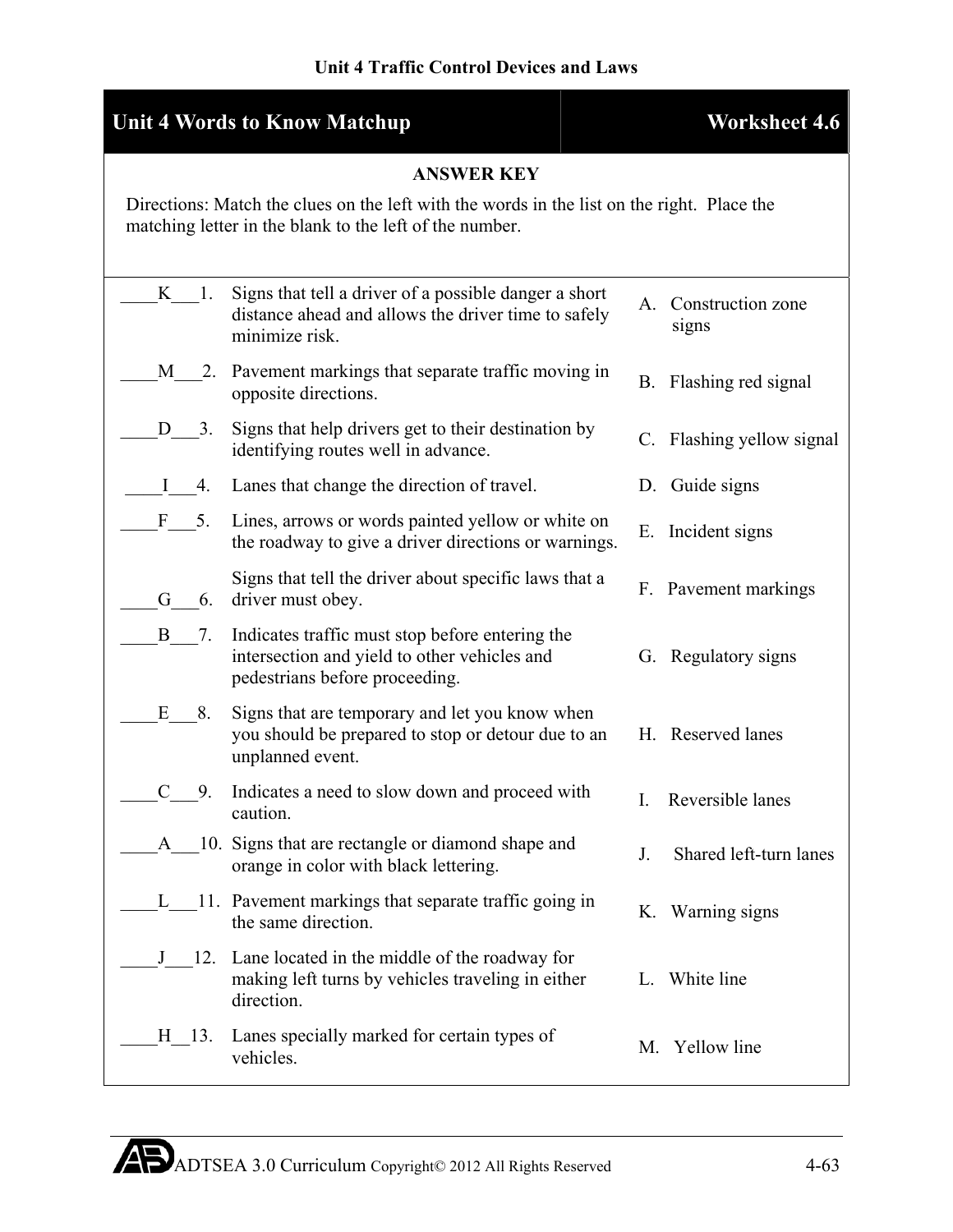| <b>Definition and Purpose of Traffic Control Devices</b>                                                                                                               | <b>Worksheet 4.1</b><br><b>ANSWER KEY</b> |  |  |  |  |
|------------------------------------------------------------------------------------------------------------------------------------------------------------------------|-------------------------------------------|--|--|--|--|
| <b>Signs, Signals and Pavement Markings ANSWER KEY</b>                                                                                                                 |                                           |  |  |  |  |
| Name<br>Date                                                                                                                                                           |                                           |  |  |  |  |
| In the space below, draw or describe the symbol which prohibits some type of action. For<br>1.<br>example, "No U-turn." Answer: A circle with a line through it        |                                           |  |  |  |  |
| 2. A) On the line below each sign, identify 1 – REGULATORY Sign<br>2 – WARNING Sign<br>the type of sign using the numbers<br>on the right.                             | 3 - GUIDE OR INFORMATIONAL Sign           |  |  |  |  |
| B) Complete the signs below by adding a message commonly seen on each sign along a<br>road and give the main color of the sign in the space to the right of each sign. |                                           |  |  |  |  |
| YIELD<br>56<br>Green<br>Red<br>Yellow<br>West<br>3                                                                                                                     | STOP<br>Yellow<br>Red                     |  |  |  |  |
| Using the diagrams on the right, give the color and purpose of each line marked with a<br>3.<br>letter.                                                                |                                           |  |  |  |  |
|                                                                                                                                                                        | Line A                                    |  |  |  |  |
|                                                                                                                                                                        |                                           |  |  |  |  |
| B. color ___ yellow____                                                                                                                                                | Line B                                    |  |  |  |  |
| purpose separates vehicles traveling in opposite<br>directions                                                                                                         | Line C                                    |  |  |  |  |
|                                                                                                                                                                        | Line D                                    |  |  |  |  |
|                                                                                                                                                                        | Line E                                    |  |  |  |  |
| $D. color\_white$                                                                                                                                                      |                                           |  |  |  |  |
|                                                                                                                                                                        | Line F<br>median                          |  |  |  |  |
|                                                                                                                                                                        |                                           |  |  |  |  |
| purpose <i>separates vehicles traveling in the same</i><br>direction                                                                                                   |                                           |  |  |  |  |
| F. color <i>_yellow</i><br><u> 1980 - Andrea Albert III, martin a bh</u>                                                                                               |                                           |  |  |  |  |
| purpose separates vehicles traveling in opposite directions                                                                                                            |                                           |  |  |  |  |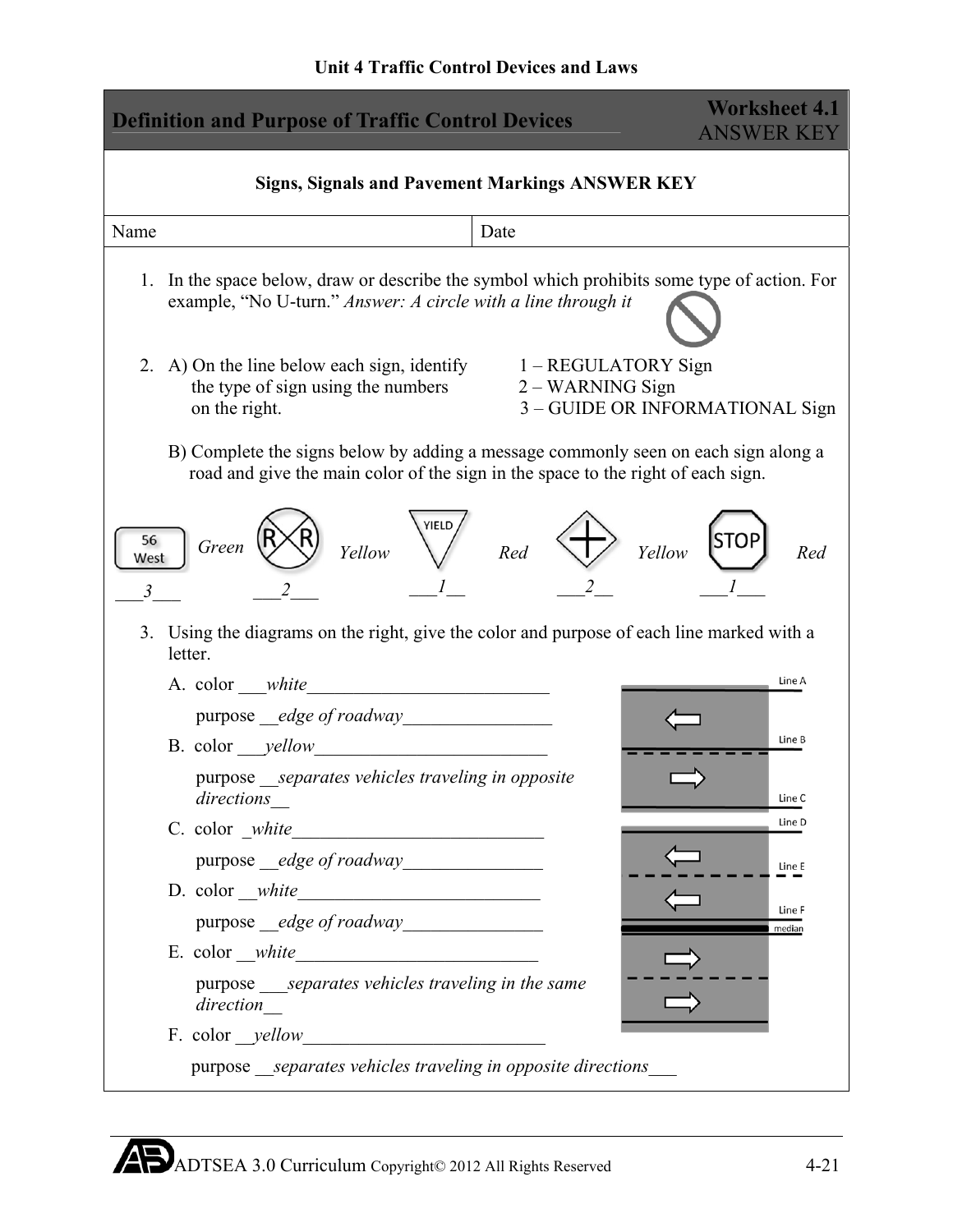| <b>Definition and Purpose of Traffic Control Devices</b>                                                                                                    | <b>Worksheet 4.1</b><br>Page 2 ANSWER KEY |                                                        |                                                                                                                                                                                                                        |  |  |  |
|-------------------------------------------------------------------------------------------------------------------------------------------------------------|-------------------------------------------|--------------------------------------------------------|------------------------------------------------------------------------------------------------------------------------------------------------------------------------------------------------------------------------|--|--|--|
| <b>Signs, Signals and Pavement Markings ANSWER KEY</b>                                                                                                      |                                           |                                                        |                                                                                                                                                                                                                        |  |  |  |
| Name                                                                                                                                                        |                                           | Date                                                   |                                                                                                                                                                                                                        |  |  |  |
| $\boldsymbol{B}$<br>A. YELLOW<br><b>WHITE</b><br><b>B.</b><br><b>GREEN</b><br>$C_{\cdot}$<br>D. RED<br>right and then give an example of this type of sign. | 4. What color are stop lines?             | $\boldsymbol{B}$                                       | 5. What color are crosswalk lines?<br>A. YELLOW<br><b>WHITE</b><br><b>B.</b><br><b>GREEN</b><br>$C_{-}$<br>D. RED<br>6. For each color listed below, write the letter of its major classification from the list on the |  |  |  |
| <b>COLOR</b>                                                                                                                                                | <b>CLASSIFICATION OR TYPE OF SIGN</b>     |                                                        | <b>EXAMPLE</b>                                                                                                                                                                                                         |  |  |  |
| 1. WHITE                                                                                                                                                    | $\overline{D}$                            | A. Construction sign                                   | Do not pass                                                                                                                                                                                                            |  |  |  |
| <b>YELLOW</b><br>2                                                                                                                                          | $\overline{F}$                            | Guide/Direction,<br><b>B.</b><br>information sign      | Sharp turn                                                                                                                                                                                                             |  |  |  |
| 3. GREEN                                                                                                                                                    | $\boldsymbol{B}$                          | Incident sign<br>$\mathbb{C}$ .                        | Denver $-20$ miles                                                                                                                                                                                                     |  |  |  |
| 4. BROWN                                                                                                                                                    | $\overline{G}$                            |                                                        | Canoeing ahead                                                                                                                                                                                                         |  |  |  |
| 5. RED                                                                                                                                                      | $\overline{D}$                            | Regulatory sign **<br>D.<br>Motorist services<br>Ε.    | Wrong way                                                                                                                                                                                                              |  |  |  |
| 6. ORANGE                                                                                                                                                   | $\boldsymbol{A}$                          | Warning sign **<br>$F_{\rm{c}}$                        | Flagger ahead                                                                                                                                                                                                          |  |  |  |
| 7. BLUE                                                                                                                                                     | E                                         | G. Recreational and cultural<br>information            | Hospital                                                                                                                                                                                                               |  |  |  |
| 8. FLUORESCENT<br><b>PINK</b>                                                                                                                               | $\mathcal{C}_{0}^{0}$                     | H. School zones and<br>crossings                       | Be prepared to stop                                                                                                                                                                                                    |  |  |  |
| 9. BLACK                                                                                                                                                    | $\overline{D}$                            | NOTE:                                                  | One-way street                                                                                                                                                                                                         |  |  |  |
| 10. FLUORESCENT<br><b>YELLOW</b>                                                                                                                            | H                                         | ** Indicates this letter may<br>be used more than once | School crossing                                                                                                                                                                                                        |  |  |  |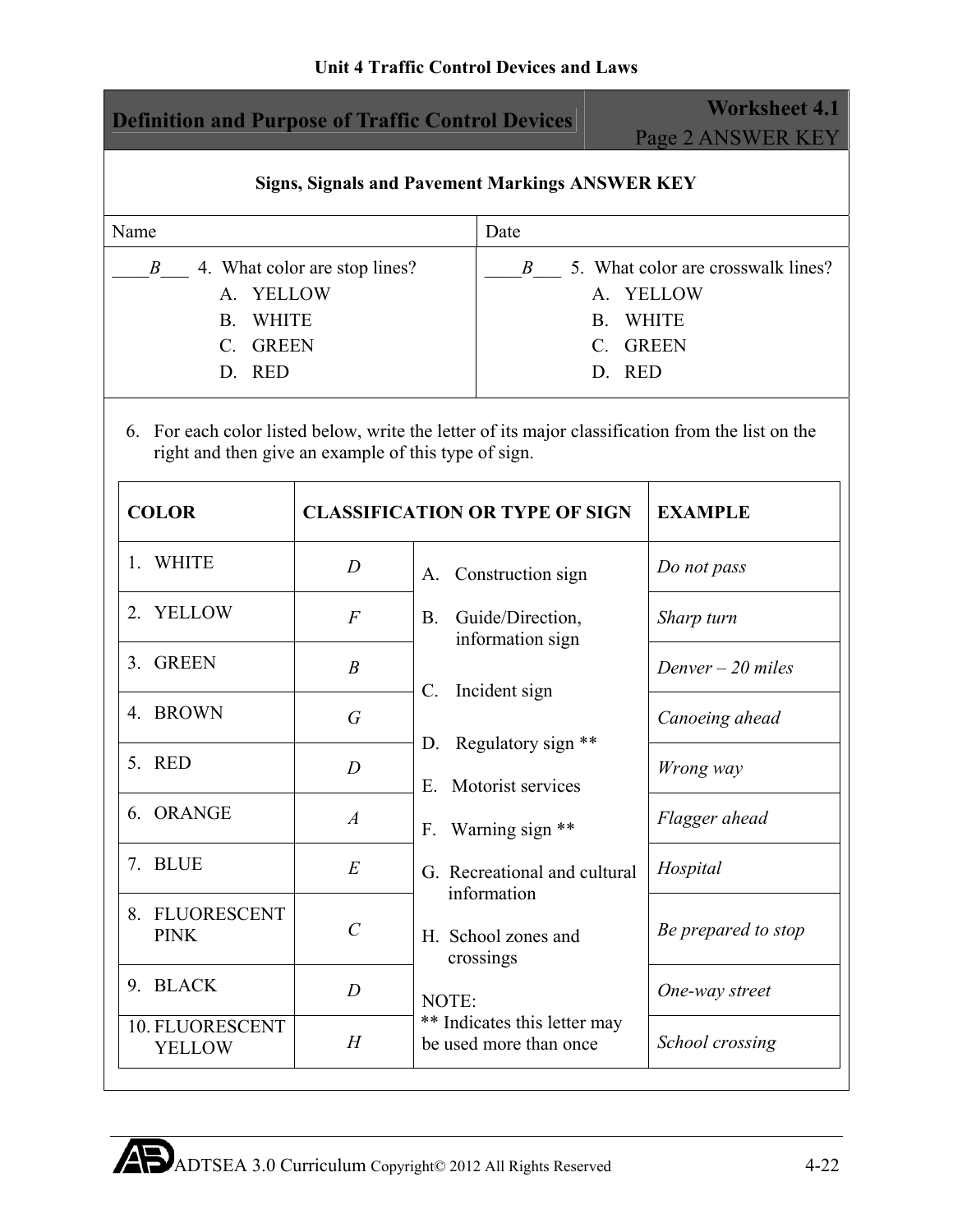| <b>Worksheet 4.1</b><br><b>Definition and Purpose of Traffic Control Devices</b><br>Page 3 ANSWER KEY |                  |                                 |            |    |  |  |  |
|-------------------------------------------------------------------------------------------------------|------------------|---------------------------------|------------|----|--|--|--|
| <b>Signs, Signals and Pavement Markings ANSWER KEY</b>                                                |                  |                                 |            |    |  |  |  |
| Name                                                                                                  | Date             |                                 |            |    |  |  |  |
| Match each traffic sign on the right with the message/legend on the left.<br>7.                       |                  |                                 |            |    |  |  |  |
| $\mathbf{1}$                                                                                          | $\boldsymbol{J}$ | <b>Bicycle Crossing</b>         | A.         | G. |  |  |  |
| $\overline{2}$                                                                                        | $\boldsymbol{A}$ | Follow Detour to Right          |            |    |  |  |  |
| 3                                                                                                     | $E_{\rm}$        | Divided Highway Begins          | <b>B.</b>  | H. |  |  |  |
| $\overline{4}$                                                                                        | $\boldsymbol{B}$ | Do Not Enter                    |            |    |  |  |  |
| 5                                                                                                     | $\, G \,$        | $C$ .<br><b>Right Lane Ends</b> |            | I. |  |  |  |
| 6                                                                                                     | $\boldsymbol{D}$ | Lane Added                      |            |    |  |  |  |
| $\overline{7}$                                                                                        | $\overline{C}$   | No Left Turn                    | D.         | J. |  |  |  |
| 8                                                                                                     | L                | No Parking                      |            |    |  |  |  |
| 9                                                                                                     | $\boldsymbol{I}$ | Railroad Ahead                  | E.         | K. |  |  |  |
| 10                                                                                                    | F                | Traffic Signal Ahead            |            |    |  |  |  |
| 11                                                                                                    | $K_{\rm}$        | Steep Hill Ahead                | ${\bf F}.$ | L. |  |  |  |
| 12                                                                                                    | $\boldsymbol{H}$ | Slippery When Wet               |            |    |  |  |  |
|                                                                                                       |                  |                                 |            |    |  |  |  |
|                                                                                                       |                  |                                 |            |    |  |  |  |
|                                                                                                       |                  |                                 |            |    |  |  |  |